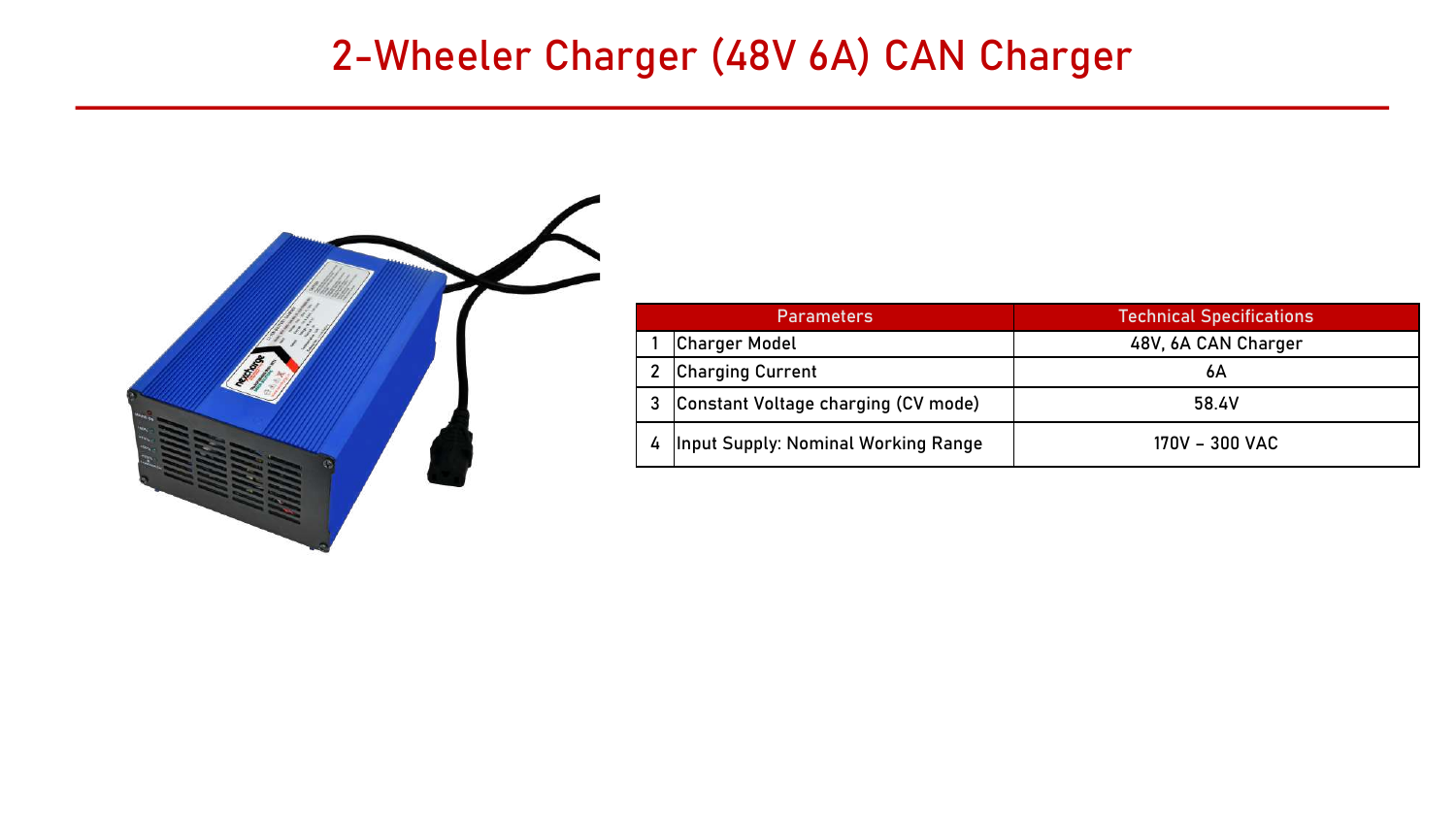#### 2-Wheeler Charger (48V 6A) NON-CAN Charger



| <b>Parameters</b>                          | <b>Technical Specifications</b> |
|--------------------------------------------|---------------------------------|
| <b>Charger Model</b>                       | 48V, 6A NON-CAN Charger         |
| <b>Charging Current</b>                    | 6А                              |
| Constant Voltage charging (CV mode)        | 58.1                            |
| <b>Input Supply: Nominal Working Range</b> | 170VAC - 275VAC                 |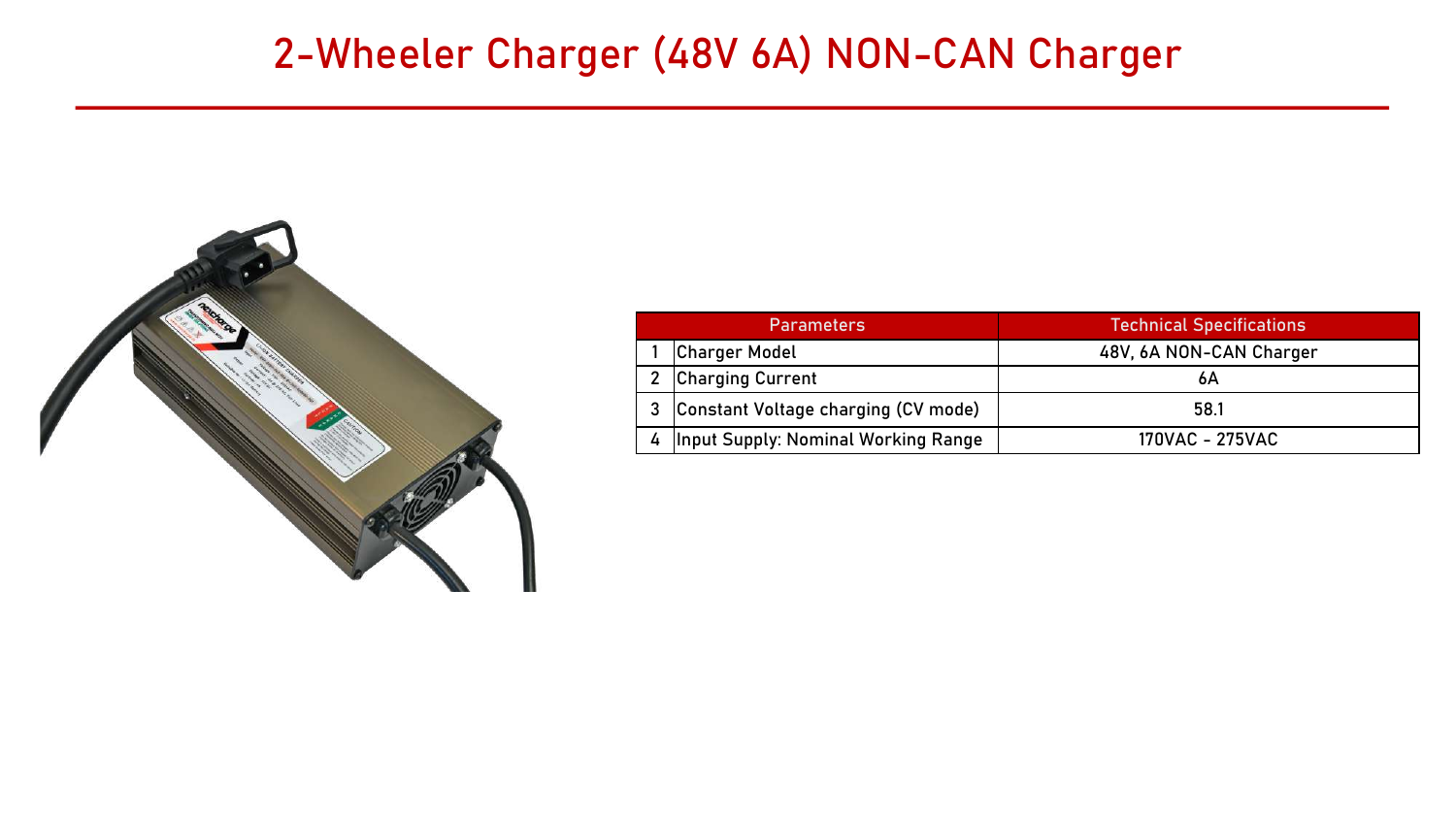# 3-Wheeler Charger (48V 40A) NON-CAN



| <b>Parameters</b> |                                     | <b>Technical Specifications</b>                       |
|-------------------|-------------------------------------|-------------------------------------------------------|
|                   | <b>Charger Model</b>                | 48V, 40A Charger                                      |
| $2^{\circ}$       | <b>Charger Variant</b>              | NON-CAN                                               |
| 3                 | Charging Current (CC mode)          | 40 Amps                                               |
| $\overline{4}$    | Input Supply: Nominal Working Range | 230VAC, 1 Phase, 50/60Hz<br>180 ~ 275 VAC, 45 ~ 65 Hz |
| 5                 | Input Current                       | 12 Amps Max at 230 VAC                                |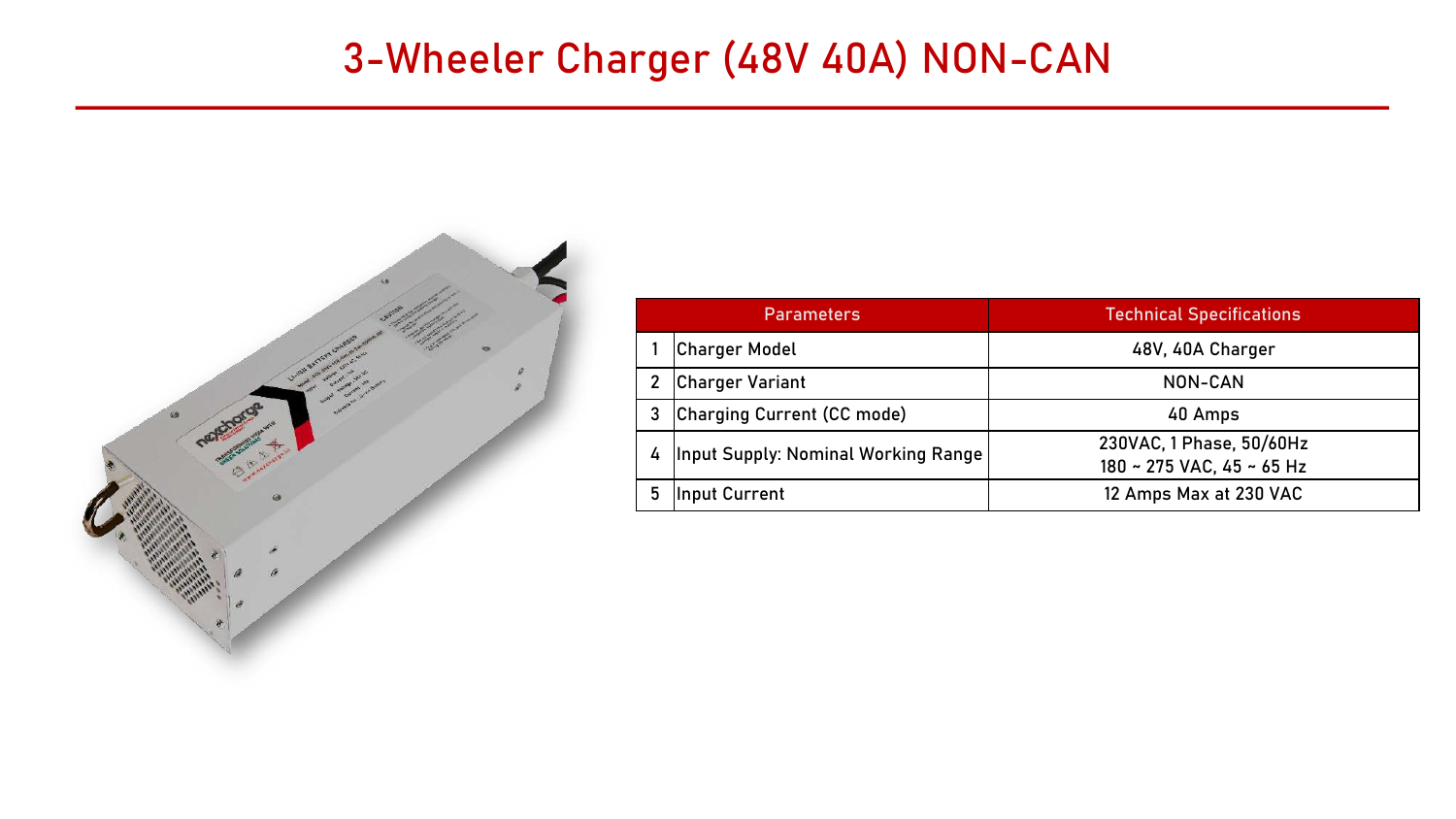### 3-Wheeler Charger (48V 40A) CAN

| <b>Comma</b><br>s                                                                                                                                                                                                                        | ايك |
|------------------------------------------------------------------------------------------------------------------------------------------------------------------------------------------------------------------------------------------|-----|
| actual?<br>$\bullet$<br>$E = 3$<br>Arts:<br><b>The Second</b><br><b>Transport</b><br><b>At head</b><br><b>OCHILE</b><br>o<br><b>CEED</b><br>ø<br>歌詞<br><b>Sec</b><br><b>PROBATION</b><br><b>SHIMMER</b><br>-<br>PHF-LI<br>PERMIT OR<br>o |     |
|                                                                                                                                                                                                                                          |     |
| E                                                                                                                                                                                                                                        |     |

| <b>Parameters</b>                     | <b>Technical Specifications</b> |
|---------------------------------------|---------------------------------|
| Charger Model                         | 48V, 40A Charger                |
| 2 Charger Variant                     | CAN                             |
| 3 Charging Current (CC mode)          | 40 Amps                         |
| 4 Constant Voltage charging (CV mode) | 59 V                            |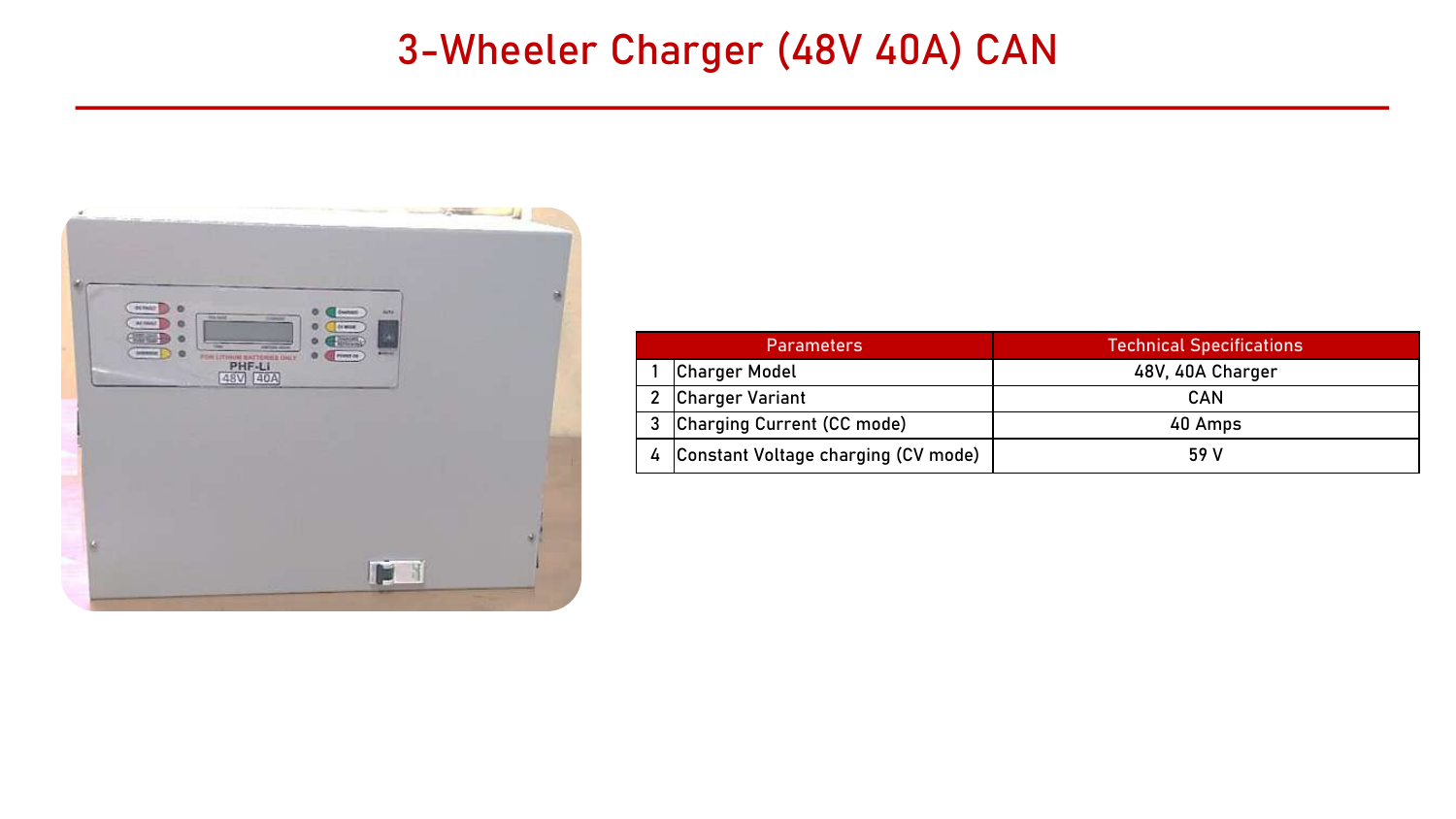## 3-Wheeler Charger (48V 50A) CAN



|                | <b>Parameters</b>                   | <b>Technical Specifications</b>                        |
|----------------|-------------------------------------|--------------------------------------------------------|
|                | <b>Charger Model</b>                | 48V, 50A Charger                                       |
| $\overline{2}$ | <b>Charger Configuration</b>        | <b>CAN</b>                                             |
| 3              | Charging Current (CC mode)          | 50 Amps                                                |
| 4              | Input Supply: Nominal Working Range | 230VAC, 1 Phase, 50/60Hz<br>180 ~ 300 VAC, 45 ~ 60 Hz. |
|                | Input Current                       | 16 Amps Max at 230 VAC                                 |